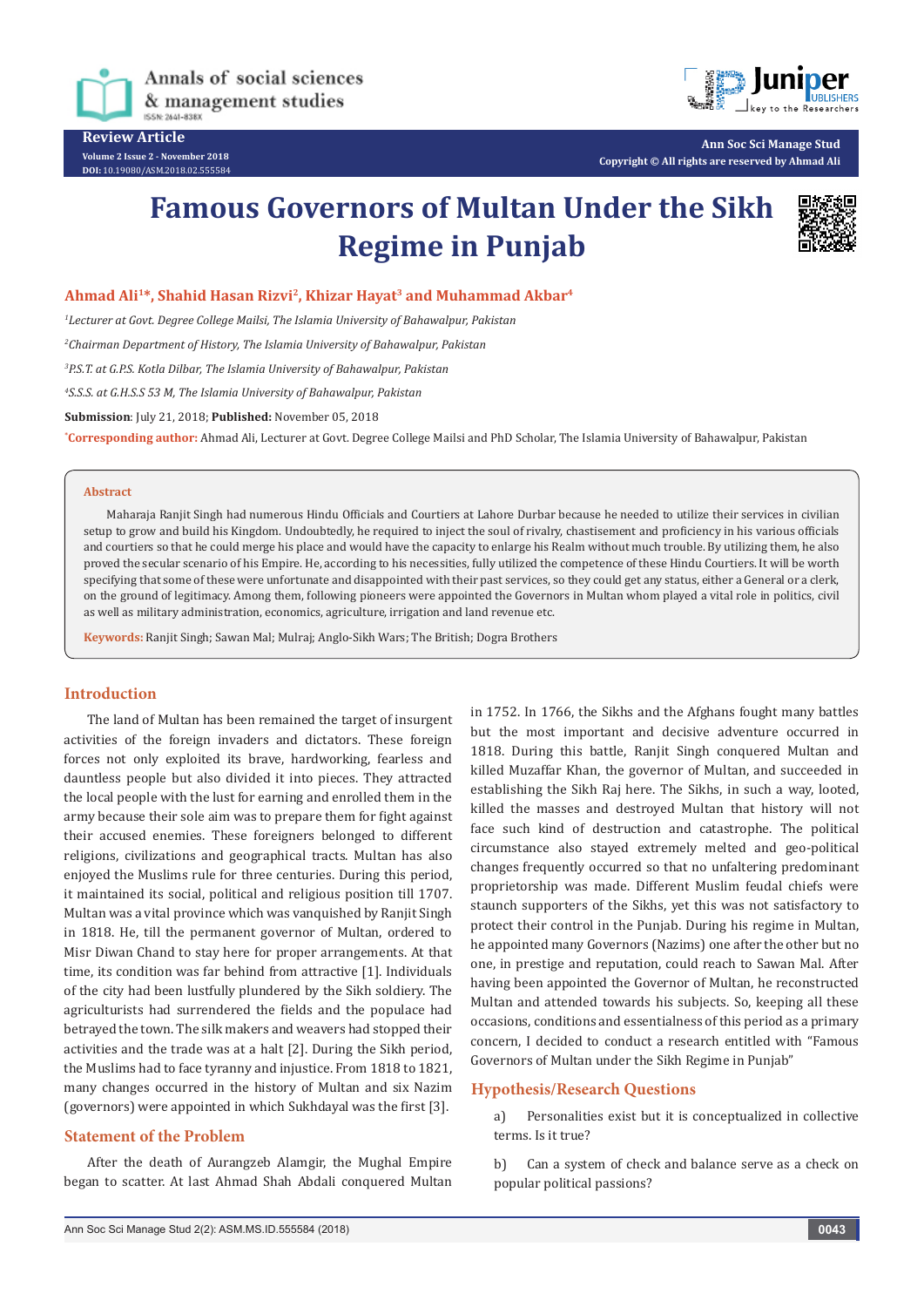## **Significance of The Study**

The first half of the nineteenth century was a time of radical changes in the Punjab, especially in Multan, which was dominated by the Sikhs. During proposed period, the Muslim rule was on the verge of closure and the new Sikh rulers were attempting to obtain the entire Subcontinent. The present work related to the politico-economic lifestyle of the general population of Multan and the governmental system from 1821 to 1843. Its main aim is to examine the role of invaders of Multan in promoting or demoting Sikh rule and development and is to highlight the origin and role of Ranjit Singh in history of Multan. This period is momentous in the historical backdrop of Multan because it was the time of decay of the Mughal-Afghan reign and the rise of the Sikhs. They rose as autonomous rulers of the Punjab, including Lahore, Multan, Peshawar and Kashmir, by dint of their own arms and forecasted to build up a jurisdiction under Ranjit Singh. Multan stayed under Muslim power for about eight centuries, however, disappointingly, no steady and secured control could build up here and the populace, remained destitute, offensive and backward in perspective of socio-political and financial conditions.

#### **Literature Review**

After the fold of the Mughal Empire, the bigger part of the Punjab was again attached to the Sikh kingdom. This work has a multidimensional structure in which local history, the attitude of trespassers towards people of Multan, traditions and its reaction has been covered. History of the Sikh rule in Multan indicates its hostility and, a long time ago, settled custom of communal bitterness. Local historians have also observed all the disparities and profound religious resentment in pre-colonial Punjab. For instance, the general population of Multan can be seen in the shape of three groups: the Muslims, the Hindus and the Sikhs, yet there was not a single parameter in native historian's works by which we could separate the general population of Multan into social gatherings. The criteria, they utilized, ranged from sectarian belief, religion, occupation and tribe.

Other than this, the formation of local identity draws out the design of regional contrasts. Local history is productive for local studies. It, more extensively, highlights the regional conditions as well as present angle of dream to look at challenging situations. Furthermore, the regional history, when a locality has more extensive part to play in its geographic situation, becomes significant to understand general histories. Sukhdayal was the first governor of Multan. According to Kohli (1971), he was a vital Hindu of Ranjit Singh's court and he, as a Nazim of Multan, got salary of 36000 rupees per annum [4-7]. He participated in the initial campaign of Attock in 1812 and captured it in 1813 which proved a gateway towards the territories of the North-West [8]. At that time, it was under the control of Jahandad Khan who was the brother of Ata Muhammad Khan and the Governor of Kashmir [9,10]. Ranjit Singh concentrated on its key preference and persuaded that he did not check and tide the trespassers unless he would conquer it.

After the victory of Kashmir, Jahandad Khan felt that the ball is in his court, so he met Ranjit Singh and consented to surrender the citadel on the condition that he would be given legitimate help to expel Wazir Fateh Khan from the fort. (Murray, 1846) Ranjit Singh quickly offered him the Pargna of Wazirabad as a Jagir and dispatched his armed forces under the headship of Fakir Aziz-ud-Din, Bhawani Das, Mit Singh and Sukhdayal to assume charge of the Attock Fort [11,12].

In 1817, Jhang had also granted him at the cost of 400000 rupees and then it was raised to 410000 in 1821 [13]. On June 02, 1818, Multan was apprehended, and a huge plunder fell to the Sikh troops. Sukhdayal repaired fortress by financing of 3000 rupees daily [7]. He attained the Ijara of the Sairat for thirteen lac rupees. Under the Sikhs, the Ijardari framework was not limited to the lands. Truly, taxes or Sairat other than the land revenue were also given in Ijara to imperative and liable authorities of the State [7]. However, in Kashmir and Multan, Ijara could be substitute with direct accumulation. The magnitude of revenue, gathered through Ijara, seemed to have been significant. In many areas, the quantity of the Ijara was close to the quantity of the revenue on behalf of the Government. The Ijaradar was given a little edge to meet the costs, regarding the collection, to get his share of benefit. Yet, the Mushakhasa was also enforced in the light of records of collections. If the income of a specific region expanded, the revenue of Ijara was raised too. Before giving a region in Ijara, the Maharaja got the right data with respect to the wage from the revenue of that region. By commenting on Sukhdayal, the Maharaja mentioned that he was an extremely valour and brave man, so he, for his preservation, granted him a home of 10000 rupees [11,12]. As I described that he received 36000 rupees per annum, yet he could not gather revenue competently and the Maharaja detached him on the charges of misuse of State duties in September 1819 [14]. The Suba was then handed over to Sham Singh for a yearly sum of 650000 rupees.

The second governor of Multan was Sham Singh. During the Sikh Kingdom, mostly Ijaradars related to the Government and Sham Singh Peshawaria as well as Diwan Sawan Mal were also regarded as colossal Ijaradars. The Zamindars could submit grievances against the Ijaradars before the Maharaja. Furthermore, the Ijaradars could protest the imperiousness of the high-ups of the Government officials and their cultivators [12]. Similarly, when Diwan Kirpa Ram, Nazim of Kashmir, could not pay revenue to the Maharaja, Sham Singh, the Jamadar of Dewhri, was sent to confiscate his property at Kunjah. Sham Singh, with the help Nazar Ali, governed at Multan harshly. Sham Sigh also could not deal with Multan properly and failed to submit fixed revenue. Other than this, the officials poisoned the Maharaja's mind by telling him that he would make upheaval and never come to meet the Maharaja [10].

Therefore, the Maharaja sent instructions recurrently to visit him. At last, the Maharaja reached Multan through Chaniot and stayed here for three months [14]. But, when he reached Lahore, the Diwan was instructed to pay the pending revenues along with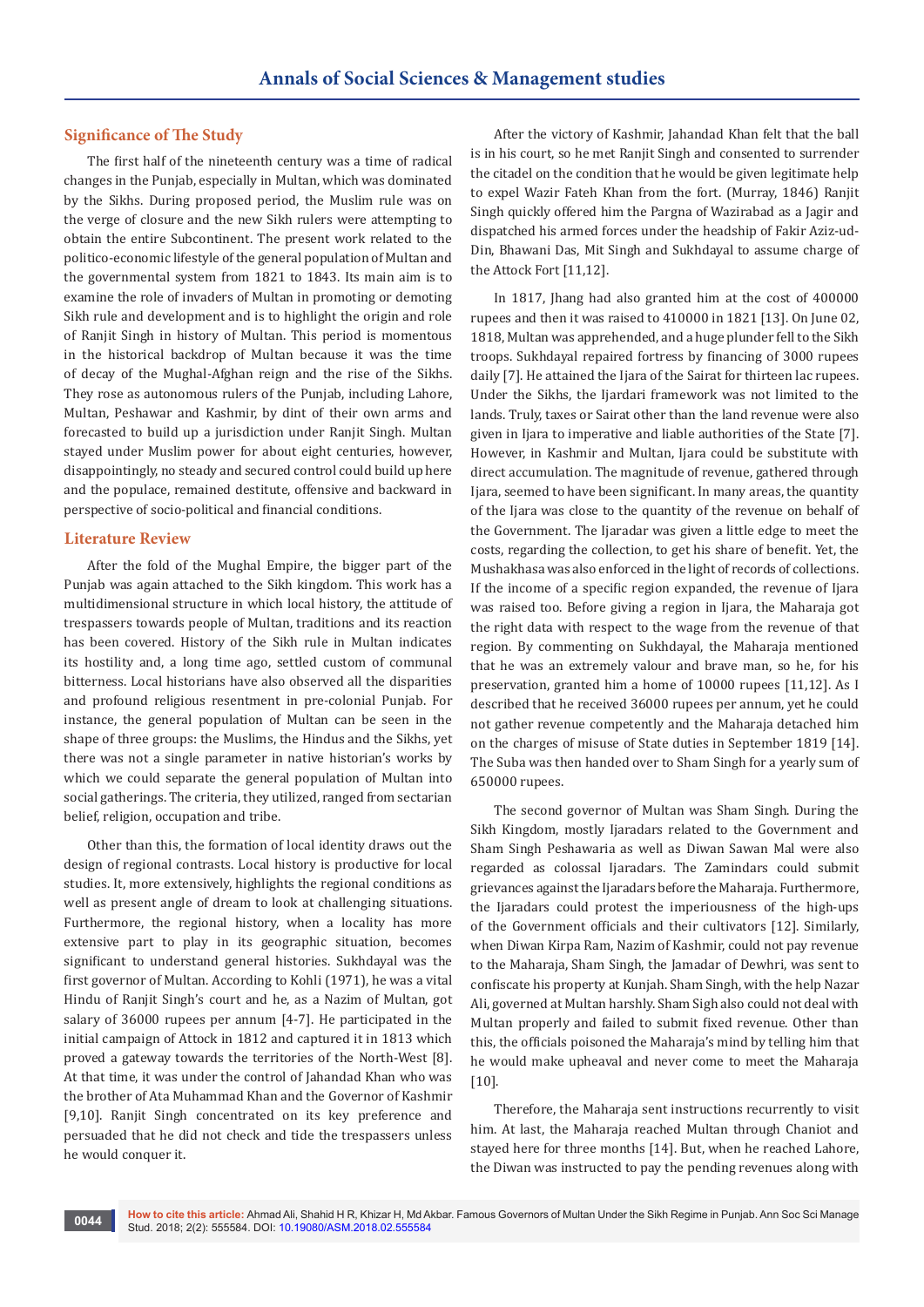the fine. He was not able to pay this and thus he was removed from the governorship and then detained him. The Toshahkhana of the Diwan was apprehended too. However, on hearing the news of his disrepute, the people of Multan enjoyed the celebrations. Owing to his pitiless despot, it was justified to punish him even for the minimum offensive [15].

The third personality, who governed in Multan as a governor, was Bhai Badan Hazari. After Sham Singh's removal, the Maharaja appointed Badan Hazari as the next governor of Multan. In 1820, Sawan Mal joined him as the head of the record office at a wage of 250 rupees per month. Badan Hazari attempted his best to set right the finance of Multan which was in perplexity. Due to some reasons, Badan Hazari and Sawan Mal quarreled with one another. As a result, Sawan Mal was made the chief of Shujabad in 1820.

Badan Hazari also could not handle Multan and failed to submit settled revenue. After a brief time, he was also dismissed and imprisoned [14]. Gilani cites Major Edward's book in these words: He is alive and healthy and working as Darogha of Magazine in Lucky Marwat at salary of one rupee per day. He never saw such kind of unreal and rascal person in his life. It is believed that he has been granted the governorship of Multan merely as a joke because he had not a little sense of politics and clout. He is neither educated nor valour. After him, Mehta Mal Shikarporia, Jamadar Baj Singh and Siva Mal were appointed as governors of Multan for a brief period. Yet, their enough record in history of Multan was not found because they had been appointed for a very short period.

They also could not run the Suba in proper manner and were removed from the governorship [3]. Sawan Mal stands sixth in number as governor of Multan. From 1818 to 1821, above six governors could neither maintain law and order situation nor as good management in Multan. Besides this, they could not gather revenue proficiently, so the Maharaja evacuated and detained them. At last in 1821, he appointed Sawan Mal as the governor of Multan who had already pulled in the consideration of the Maharaja [7]. Great may thy name be, Lala Sawan Mal Thou last repopulated a ruined country [4]. Sawan Mal was a Khatri of Chopra sub-caste from Akalgarh in Gujranwala region [16,17]. He was born in 1788 [18-22]. His father, Hoshnak Rai, was an employee of Sardar Dal Singh of Akalgarh [23]. Hoshnak Rai had three sons and Sawan Mal was the youngest one. Sawan Mal started his profession in the office of his elder brother Nanak Chand who worked with Diwan Mohkam Chand. In 1820, he participated as the head of the record office under Governor Bhai Badan Hazari at a monthly payment of 250 rupees [21].

In a brief time, he set right the record of Multan which was in a practically inseparable misperception. As a decent scholar of Persian and Arabic, he won the gratitude of the Maharaja for his Insight and secretarial aptitudes and rapidly rose to sophisticated positions. Truly in 1821, another period unfolded when Sawan Mal was designated as Kardar of the half area of Multan. Besides this, Shujabad was also handed over to him. Within two years,

the income of this Ilaqa expanded by 50% and the Maharaja gave him Multan in Ijara too [24]. In 1829, he was made the Nazim of the entire province and held this office till 1844 [25-28]. Besides this, different Ilaqas were added to the Diwan's agreement until he held most of the regions which fell under the Governorship of Multan. These were Montgomery, Jhang, Dera Ismail Khan as well as and Dera Ghazi Khan and Muzaffargarh. In December 1832, he was awarded the title of Diwan by the Maharaja. He worked as a Kardar in the Pargna Ram Nagar and Hafiz Abad too [29]. During a brief period, he changed the entire appearance of the province by introducing unique and innovative reforms.

He regulated equity with solid and unbiased efforts. He dedicated his entire energies to the betterment of his charge and its restoration from the rot into which it had collapsed owing to the battles and uproars of the late years. His impartiality was eminent for his justice. He was an extremely thoughtful and generous administrator. Ranjit Singh was constantly satisfied with his services to the general population [23]. Amid his life time, Sawan Mal had allotted the supervision of some of the domains of Multan to his two sons. Mulraj, the eldest son, ruled Shujabad and Jhang while Karam Narain was made the chief of Leiah. During the sovereignty of Maharaja Ranjit Singh, he expanded his force step by step, yet he never got to be revolted. He was minimal irritated; however, he paid his compliment with such consistency that there was no reason for protest [30]. Diwan Sawan Mal was the arc adversary of the Dogra brothers who had deep impact on Ranjit Singh.

After Ranjit Singh's demise, the Dogra brothers endeavored to devastate him, yet they could not be fruitful in their goal. Amid the reign of Kharak Singh, Sawan Mal was instructed to build a fortress at Mithan-Kot [20]. In Multan, he, with a sight to inspire trade by the way of river, instructed to construct a Gunj at Adam Wahin. He, for incitement of the traders, reduced the domestic duty of Merchandize one half. As a result, a few of the most dominant traders of Multan had set up a branch of their business. During his regime, a solitary intruder did not occur in Multan. It was a great achievement of his regime [31-36]. During Nau Nihal Singh's era, the Dogras became so influential that they suggested the Maharaja to call Sawan Mal at Lahore Durbar to submit the records of fifty lakhs rupees. In September 1840, he was called, yet he failed to comply. (Foreign Department, Secrte Consultation, October 20, 1840) It was decided to send the troops against him, yet, due to his shrewdness, he succeeded in scrutiny of his records. For this purpose, he paid 100000 rupees to Ram Singh and Gobind Ram, 50000 rupees to Raja Dhian Singh and Hira Singh, 25000 rupees to Diwan Dina Nath, 25000 rupees to Sardar Fateh Singh Mann and 100000 rupees to Rani Chand Kaur. After this friendly agreement, he came back to Multan. In March 1841, when Maharaja Sher Singh had recently got the incomparable power, Dhian Singh attempted to poison the Maharaja's brain against him. The Maharaja engaged both Sawan Mal and Dhian Singh to increase new entities with which to substitute a portion of the stormy Khalsa soldiery [37]. Diwan Sawan Mal, with the genuine object of shielding himself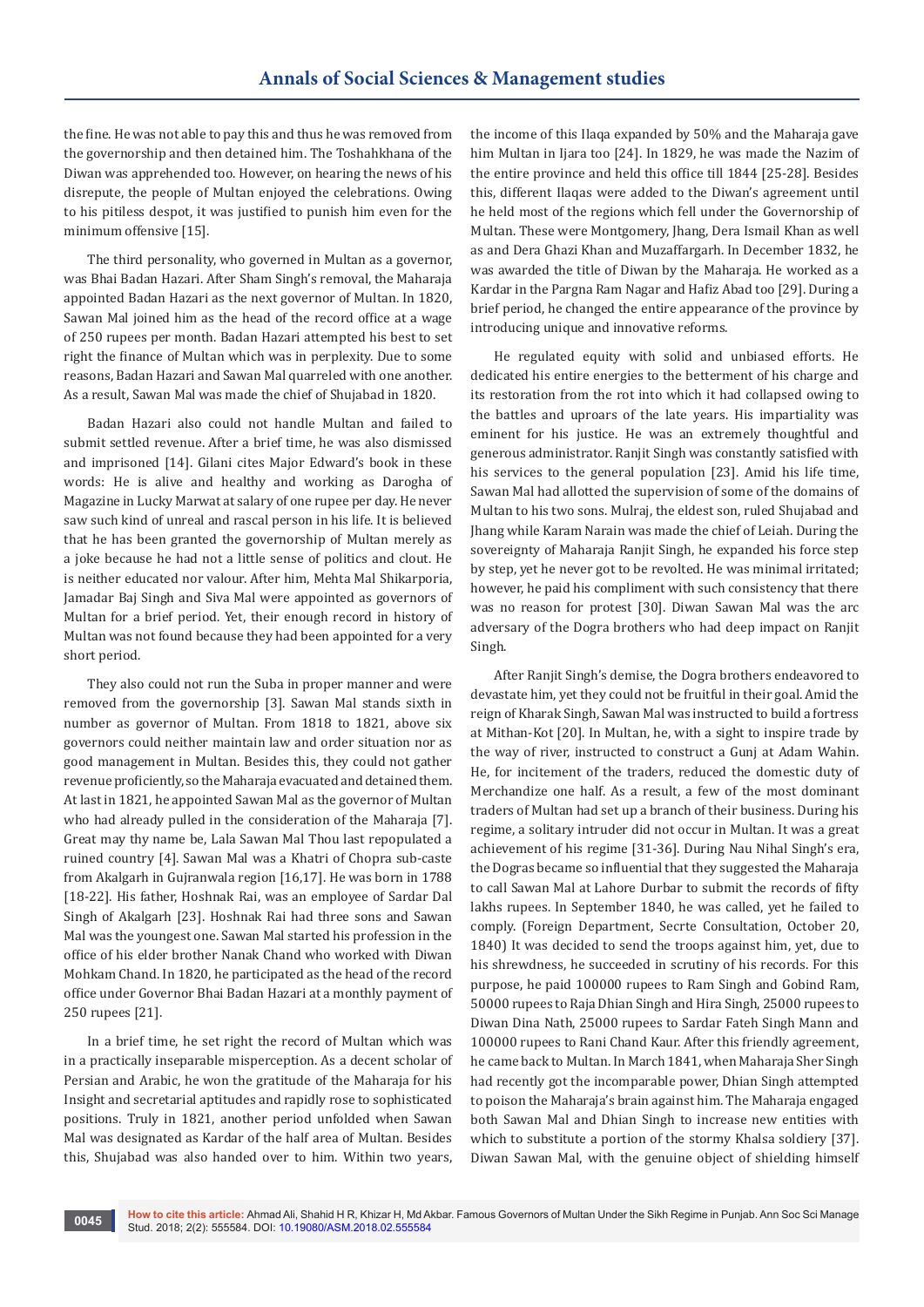against Dhian Singh, started to increase the Muhammadan troops. On the other hand, Raja Dhian Singh was not less dynamic. He, to overpower Sawan Mal and to defend Jammu, was preparing his new troops against the British and the Sikhs.

On December 16, 1841, the Raja insisted the Maharaja to expel Sawan Mal from Multan, yet the Maharaja replied him to keep quiet until the landing of Raja Gulab Singh and Kanwar Partap Singh at Lahore [37]. On April 23, 1842, Diwan revealed that he had represented the whole province of Multan for a long time and now he was demanded an explanation due to the deceptions of some intrigued individuals. He expressed his availability and pleaded the Maharaja not to listen his adversaries. Devi Ditta, Sawan Mal's nephew, was instructed to ask his uncle to submit the accounts and not to suspend it. The Mazari tribe, due to the inconvenience of the Sikh governors, began to loot Rojhan in January 1842. However, Sawan Mal marched against them and constrained to retreat.

Like the Dogras, Gurmukh Singh was not harmonious to Sawan Mal because he had affectionate terms with Bhai Gobind Ram and Bhai Ram Singh. Gurmukh Singh was not happy with them since Ranjit's era. This situation perplexed Sawan Mal and thus he, from dawn to dusk, engaged in assembling his own actions with both Bhais and the Sandhawalias. On April 26, 1842, reports at Ludhiana expounded the correspondence between Bhais and Sawan Mal. On this Raja Dhian Singh watched that the Maharaja's employees were exceptionally treacherous. But, after the assassination of Dhian Singh, the Diwan freed from his cleverest foes because Gulab Singh was also feeling threat to the Diwan [32]. Pundit Jalla decimated Raja Gulab Singh with the help of the Sikh armed forces and then planned to annihilate Diwan Sawan Mal but he was killed by the troops in December 1844 [38].

After that, Sawan Mal began to interact with the British. It is noteworthy that he achieved some auspicious chances to divert his faithfulness to Lahore Durbar and announce his freedom, yet he did not do so because he had consumed so much cash and worked at Multan. In 1844, three regiments of mounted troops and forty-six little and enormous guns under his charge [39]. Sawan Mal had an appalling end. On September 16, 1844, when he was riding near the historical prison in the city, an Afghan grabbed a gun from one of his Guards and fired at him [14]. He tumbled from his horse and had quickly dispatched him to his dwelling in a state of obliviousness. In the morning, he slightly recouped and gave expansive sums in philanthropy and instructed that the man who sacked at him ought to be killed. Yet, because of that injury, he expired on September 29, 1844 [40]. In this way, deceased the shrewdest and best of every Sikh governor.

Edwards has narrated an alternate event of his demise in these words: Murderer was a soldier who had worked devotedly for a long time. He came to Durbar to request against his wage and expulsion. Sawan Mal not only negated his demands but also affected him with his uncovered sword. He instructed him to go out from Durbar. So, the warrior, in retaliation for the critical abuse, shot him [41]. He was a shrewdness, sincere and a tolerant man [42]. He left a huge entirety of seventy lakhs rupees which had been accumulated during twenty-three years of blameless governorship. His inheritance was partitioned among his six sons. At the stage of his demise, he was almost fifty-six years old.

He sustained his work in the office till his final gasp. He was a man of incredible vigor and capacity and the richness of the region is mainly inferable from his management [43]. He was the most imperative administrator who presented imaginative modifications in Multan and granted an incredible distinction to the Sikh Kingdom. In the provincial management, his commitment was exceptional. He, with respect to diligent work, showed a gigantic capability and introduced incredible changes [14]. Roseberry quotes Edwards, statement in these words: He served Sawan Mal for three years and sat before him at Durbar where he transacted business every day.

During that period, he never heard one foolish word come out of his mouth [44]. Sawan Mal displayed himself effective and dynamic in each ground and performed awesome duties in the arena of judiciary. Throughout his governorship, various masonry wells were dug up. He made canals in the surroundings of Multan and gave an incentive force to commerce, business and industry. He encouraged colonization by giving land and insurance to the individuals. In this way, he transformed the barren areas into a developed one. His revenue improvements depended upon the standards of low excise duties and taxes. Adequate evaluation and diminishment in additional charges enforced on the cultivations. These flourishing activities pulled in the consideration of some renowned Britishers and travellers who came here to pass various circumstances. In the fight between Sawan Mal and the Dogras, Ranjit Singh supported the Dogras, yet he neither committed a revolt nor distorted his influence and vitality [40]. His regime is still respected by the general population.

They, irrespective with the Muslim, the Sikhs, the Hindus, the Pathan, the peasant and the labourer, gained something from his government. A few people say that he had partialities against the Mohammedans. It is most apparently fallacious. He was fair and tried his best to provide decent rule to the community [36]. He should be called one of the best Governors. He could use pen and sword equally well and it involved extraordinary credit to him [23]. The last governor of Multan, who governed the province of Multan, was Diwan Mulraj. Sawan Mal had six sons, one of them was Mulraj who became his successor. No record was found about his actual date of birth, yet, evidences proves that he was born in 1814. Sawan Mal had allotted the supervision of some of the domains of Multan to his two sons. Mulraj, the eldest son, ruled Shujabad and Jhang while Karam Narain was made the chief of Leiah [14]. But after his death, Mulraj was appointed as the Nazim of Multan.

The conditions for the governorship were that he would pay definite quantity to the Lahore Durbar annually. These terms and conditions had been liked by his father who had saved 900000 rupees too [28]. When Mulraj was affirmed as governor, the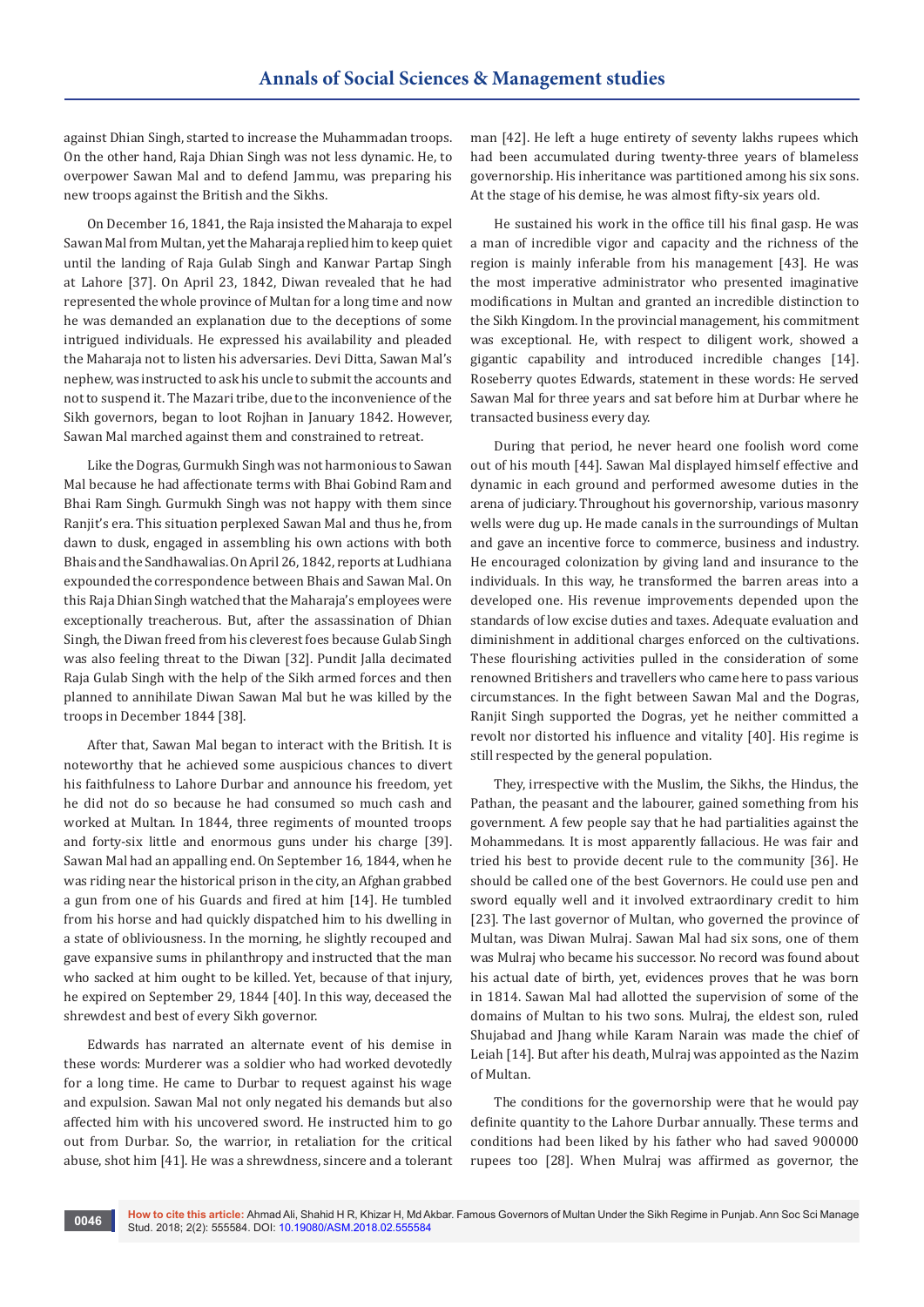British raised its yearly tribute from 25000 to 30000 rupees. (Gilani, 1938) In 1846, he, knowing that Prime Minister Lal Singh was intense to displace him, admitted all the settings enforced on him [16]. Afterwards, the British eradicated definite duties in the province without decreasing that amount of Ijara which was remunerated by the governor. The purpose of this action was to destabilize his legal powers so that he could not create typical collection. These activities of the British Government caused of his insurgency. Similarly, after the end of first Anglo-Sikh War, Lahore Durbar claimed him to pay revenue. He refused the compliance, so the British referred the troops against him. Both met force by force and he defeated the Lahore troops near Jhang [45]. The British then interfered and the following treaty was signed [28].

The request of his resignation should be admitted but this resignation should be retained underground from Lahore Government. It should take effect from the end of the following April till the submission of revenue by Mulraj. Two or three months before his resignation, two British officials should proceed to Multan and he should pledge the State and ultimately install its charge. This pact did not gratify him because it restricted him just for his father's district. Furthermore, the people, knowing his irritating transfer and enforcing the eliminated taxes, discontented with the monetary system on which Sawan Mal had grown prosperous [46]. In all these circumstances, Mulraj displayed his failure to pay this tribute and sent his resignation in December 1847.

This resignation was accepted by the British and Lahore Durbar on March 24, 1848. This resignation produced a power space in South-Western Punjab and caused violent penalties for the complete Land of Five Rivers [44]. After this resignation, Sardar Kahn Singh was nominated the governor and he, along with Agnew and Anderson, was sent to Multan to assume the charge [3]. On April 16, 1848, they reached here with 500 horses and cavalry [14]. On April 19, 1848, when they came to Multan, Agnew and Anderson were slaughtered and Kahn Singh was detained by the Sikh fighters [5]. This incident occurred due to the conspiracy of Mulraj's brothers because they were desirous of to see him at the governorship. Mulraj had no idea to rebel, yet this incident compelled him to do so against the British.

On getting the initial report from Agnew, on April 21, 1848, Sir Frederick Currie decided to send the troops under the headships of Dina Nath, Sher Singh Attariwala and Shamsher Singh Sandhawalia on April 21, 1848. Yet, it was delayed on April 24, 1848. During this break, Jhanda Singh Butalia was sent to destroy Chattar Singh Attariwala's revolt [22]. This mission flopped as previous one too because Chattar Singh was a strong-minded and upheld by the Sikhs. It is said that Dina Nath was a double crosser [38]. He did not care of the measures adopted by the British Government for rebuffing the traitors. He also did not dread by the seizure of his Jagirs and balancing the plots of the revolutionary. Yet, amid the second Anglo-Sikh War, Sahib Dayal stayed loyal to the British [32,33].

Bhai Maharaj Singh, having an expansive number of warriors, marched from Majha to Multan to join the rebellious Mulraj in June 1848. Yet, Sahib Dayal assaulted and scattered his armed forces [22]. In November 1848, he was chosen Commander-in-Chief by Lahore Durbar [47]. In 1849, Devi Sahai joined Mulraj and exhibited his ability during the siege of Multan. He battled the war of Chillianwala but, after its occupation, all his Jagirs were seized [48]. Mulraj died near Buxur on August 11, 1851, at the age of only 36 years [9]. This brought awful devastation to his family and inhabitants of Multan. His family, containing of his wife, son and daughter along with Sawan Mal's three widows, three sons, a sister and a daughter-in-law, affected the most [9]. In October 1850, these unfortunate people were brought by William Ford and kept them in very penniless environments in a single room [49- 52].

#### **References**

- 1. Yousef, RS (2004) Tazkirat-ul-Multan. (M. B. Abuhari, Trans). Saraiki Research Center, Multan, Pakistan.
- 2. Hasrat, B (1977) Life and Times of Ranjit: A Saga of Benevolent Despotism. V.V. Research Institute, Hoshiarpur, India.
- 3. Abd-ul-Haq, DM (1994) Multan Kay Badshah, Namwar Governor Aur Hamlah Aawar. Beacon Books, Multan, Pakistan.
- 4. Kohli, SR (1932) The Multan Outbreak and the Trial of Diwan Mulraj. Journal of Punjab Historical Society. P. 29-33.
- 5. Kohli, SR (1967) Sunset of the Sikh Empire. Orient Longmans, New Delhi, India.
- 6. Kohli, SR (1971) Land Revenue Administration of Maharaja Ranjit Singh. Govt. of the Punjab, Lahore, Pakistan.
- 7. Amarnath, D (1928) Zafarnama-i-Ranjit Singh (S. R. Kohli, Ed.). Punjab University, Lahore, Pakistan.
- 8. Shah, B (1848) Tareekh-i-Punjab (Vol. 4). Punjabi University, Patiala, India.
- 9. Ahluwalia, M (1963) The Punjab Pioneer Freedom Fighters. Orient Longmans Ltd, Bombay, India.
- 10. Ali-ud-Din, M (1963) Ibratnama (Vol. 2). Raj Publishers, Jullundur, India.
- 11. Suri, SL (1887) Umdat-ut-Tawarikh (Vol. 2). S. Chand, Delhi, India.
- 12. Suri, SL (1974) Umdat-ut-Tawarikh (Vol. 3) (V. Suri, Trans.). Guru Nanak Dev University, Chandigarh, India.
- 13. Steedman, E (1882) Report on the Revised Settlement of the Jhang District of the Punjab 1874-1880. Govt. of the Punjab, Lahore, Pakistan.
- 14. Gilani, SM (1938) Muraqqa-e-Mooltan. Jazib Publishers, Lahore, Pakistan.
- 15. Garret, H (1968) The Punjab- A hundred Years Ago. Languages Department, Patiala, India.
- 16. Grewal, J (1990) The Sikhs of the Punjab (Vol. 2). Cambridge University Press, New York.
- 17. Grewal, JS, Banga, I (1975) Early Nineteenth Century Punjab. Guru Nanak Dev University, Amritsar, India.
- 18. Singh, B (1990) Maharaja Ranjit Singh and His Times. Sehgal Publishers, New Delhi, India.
- 19. Singh, F (1982) Some Aspects of State and Society under Maharaja Ranjit Singh. Oriental Publishers, New Delhi, India.